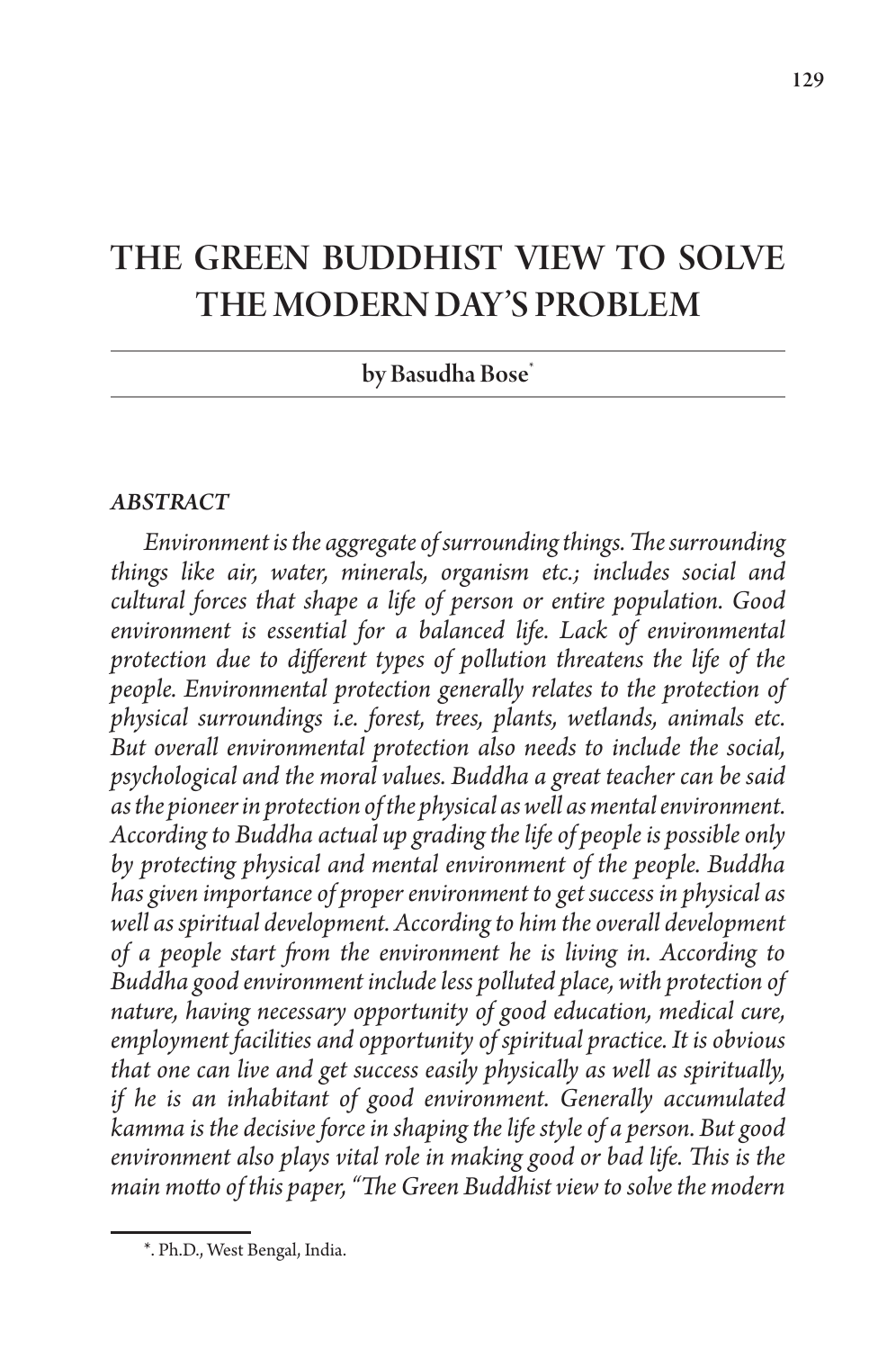*day's problem". Purpose of this paper is to show how Green Buddhist view in Pali & Sanskrit literature from the perspectives of green applied Buddhism may be viewed as the new horizon of knowledge which has unveiled recent unprecedented developments in bio – medical, scientific and technological researches. Findings of this paper are the peripheral atmosphere is gravely polluted because the interior atmosphere in the mind is seriously damaged. The bottomless gluttony has pushed mankind to satisfy too much and unnecessary demands, and take them into neverending competitions, leading to self-destruction and environmental damage. Contrasting to the distasteful and voracious mind is the spirit of simple living and contentment by those who practice the Buddha's teaching & the effects of the Green Buddhist teachings on the environment. In conclusion we can say that the environment has become a prominent issue times. Though environmental issues were not as major in Buddha's time as they have become today, Buddhism has an understandable ethic when it comes to the environment. Living in harmony with the environment is a key part of Buddhism. And how the green philosophical view is changing the people's mind from gluttony to the purified mind & we all know that mental health is the main key for good physical health. If people's mind will remain satisfied then definitely their families & society will live in peaceful atmosphere.*

## 1. INTRODUCTION

The Buddhist account is filled with examples of the substance of the environment. The most noteworthy events occur in the landscape and are related with trees: Buddha's delivery at *Lumbini* as his mother grasped the branch of an *sāla* tree, his early knowledge of states of meditative absorption under the rose apple tree, his enlightenment under the *Bodhi*-tree, and his *Parinivvāna* or death between twin *sāla* trees.

The connection between the environment and enlightenment is not special to Buddhist cultures. Today, we recognize the environment as a resource of motivation. Many artists and scientists alike have portrayed how in the environment they had a sense of lucidity or inspiration. These experiences are usually linked with the wildest and most secluded places on earth. It is therefore not hard to realize the Buddhist view that the environment can be valuable in the search of enlightenment.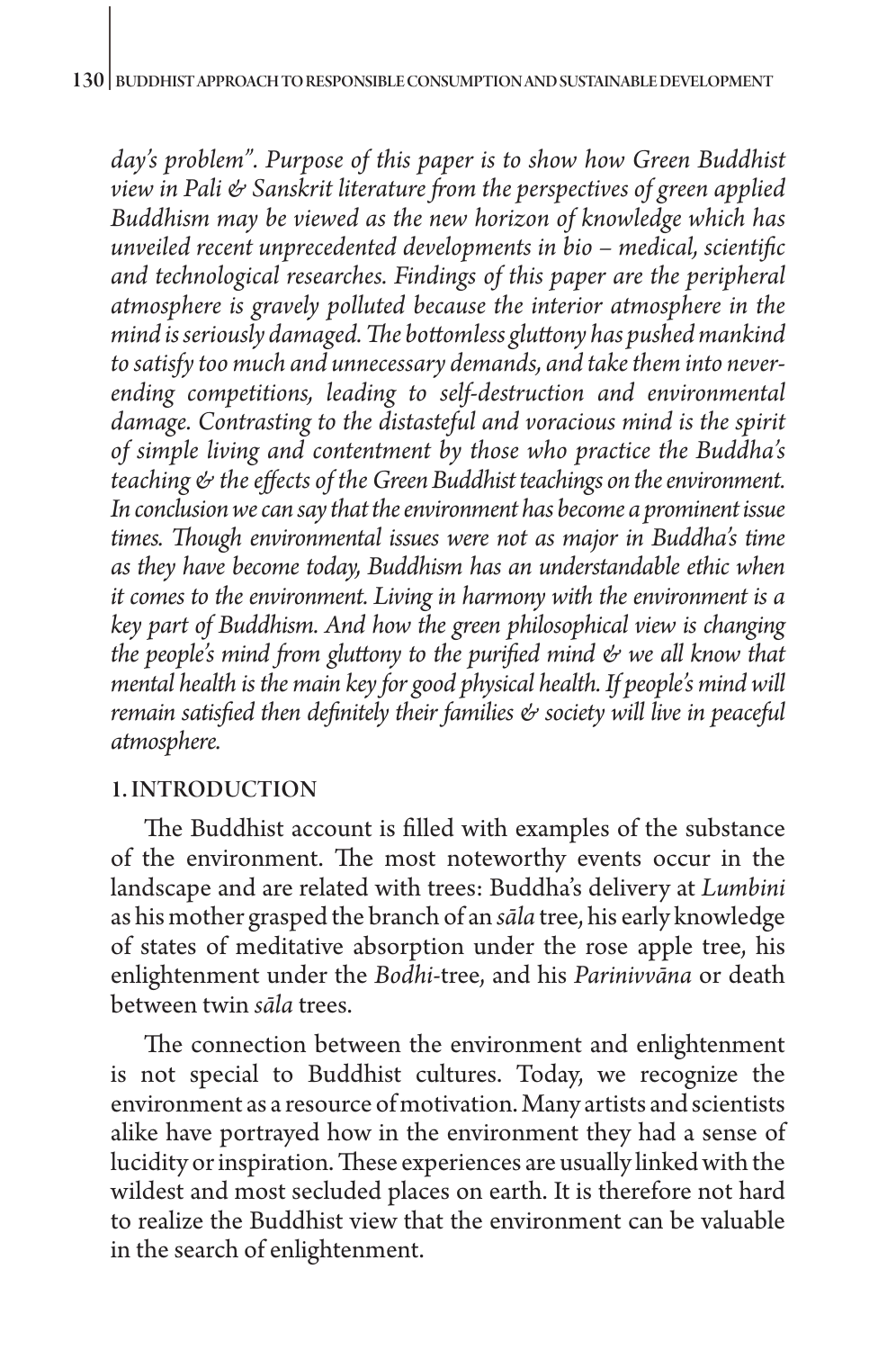The gigantic blue firmament and the great oceans, or the grand mountains and valleys, help a human understand their position in the world. A human can understand their part in the world as a whole and the importance of all living things in a shared planet.

In recent decades Buddhists have been turning their attention to environmental problems. This nascent "Green Buddhism" has found expression in activism and several edited volumes and monographs. To date, however, no one has formulated a systematic Buddhist environmental ethic, but we can find a vast number of Buddhist *suttas* and ethics where we can notice the Buddha's love for cleanliness of environment or nature (Ives, 2013, p.541).

#### 2. THE FIVE PRECEPTS

According to the Buddha's knowledge, all life is valuable. All living beings have Buddha nature within them and all may reach enlightenment in this one lifetime. That does not mean that vegetation necessarily have the capability to become enlightened, but none the less we should take care of all forms of life with due regard and high opinion.

The First Precept states that we should refrain from damaging living things. Many Buddhist are vegetarians for the reason that of this First Precept as to eat meat contributes to the obliteration of a living being. It also takes more vigour to produce meat than to produce grain, fruit and vegetables. Grazing cattle also take up major land and often lead to the demolition of forests to make available farmers these lands. Cattle are also a source of methane, one of the greenhouse gases.

The hurting of other living things can be done straight or not directly. A direct instance is the killing of animals, whether in crop growing or hunting situations. An indirect example would be the demolition of habitats which eventually lead to the death of living creatures. For example the cutting down of a rainforest for farming, demolishes a natural habitat for a number of animals and plant life. This leads to soil erosions and then floods and then food crisis. So to put this rule into practice people also require a high degree of consciousness of the consequences of our activities.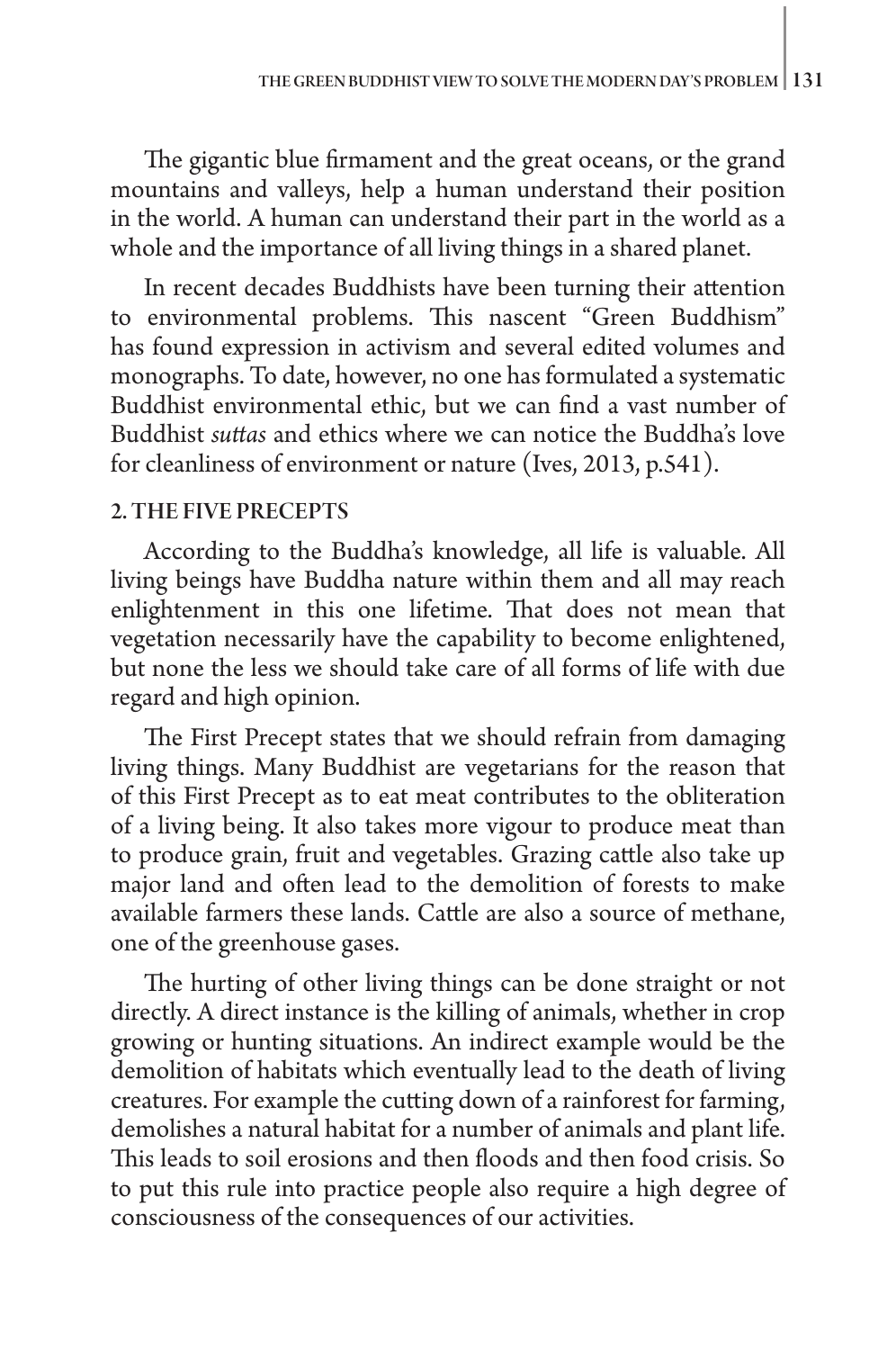Often, the behaviour that we execute in relative to the environment also disregards the second precept, which states that we should only obtain what we need. People in general take more from the environment than they need. Not only in taking food but in energy wealth like oil, coal etc or for ornamentation like gold and diamonds.

Greediness is a very large crisis in contemporary society. Every person wants to be capable to live, to earn an income and to be able to afford for their family. But most human beings think that they have to persist amassing material things, whether money, general material objects, or food for a massive amount of reasons. We habitually live to eat, instead of eating to live, as evident in the obesity crisis we now face. Advertising and product merchandising endorses and encourages this activities.

If we ask ourselves; how many of us have, while itinerant through a field of flowers or past a neighbour's yard, plucked some up, as if they belonged to us and without a thinking that others will be destitute of the pleasure of appreciating them.

But do we actually, utterly and totally truly have to mine all the gold, platinum, sapphires, pearls, titanium, or all diamonds and rubies, and emeralds have to be surfaced in order for the human to show their affluence or fondness.

Buddhism doesn't say that we can't use the capital of the environment but it does advocate a conscious and conventional approach. We must use the wealth accessible to free ourselves from the authority of nature's destructiveness: storms, floods, and famines. As *Saṅgharakkhita* has said, 'Right use of nature is part of the spiritual life.' However if we pursue the first two precepts we would be aware of not damaging living things and only using from the surroundings what was completely essential instead of being lenient. (Buddhism and Environmental Ethics).

## 3. THE NOBLE EIGHTFOLD PATH

The Buddha described the sort of life that he wanted his followers to lead by listing eight categories cooperatively known as the "Noble Eightfold Path." These categories are: right understanding, right thought, right speech, right action, right livelihood, right effort, right mindfulness, and right concentration.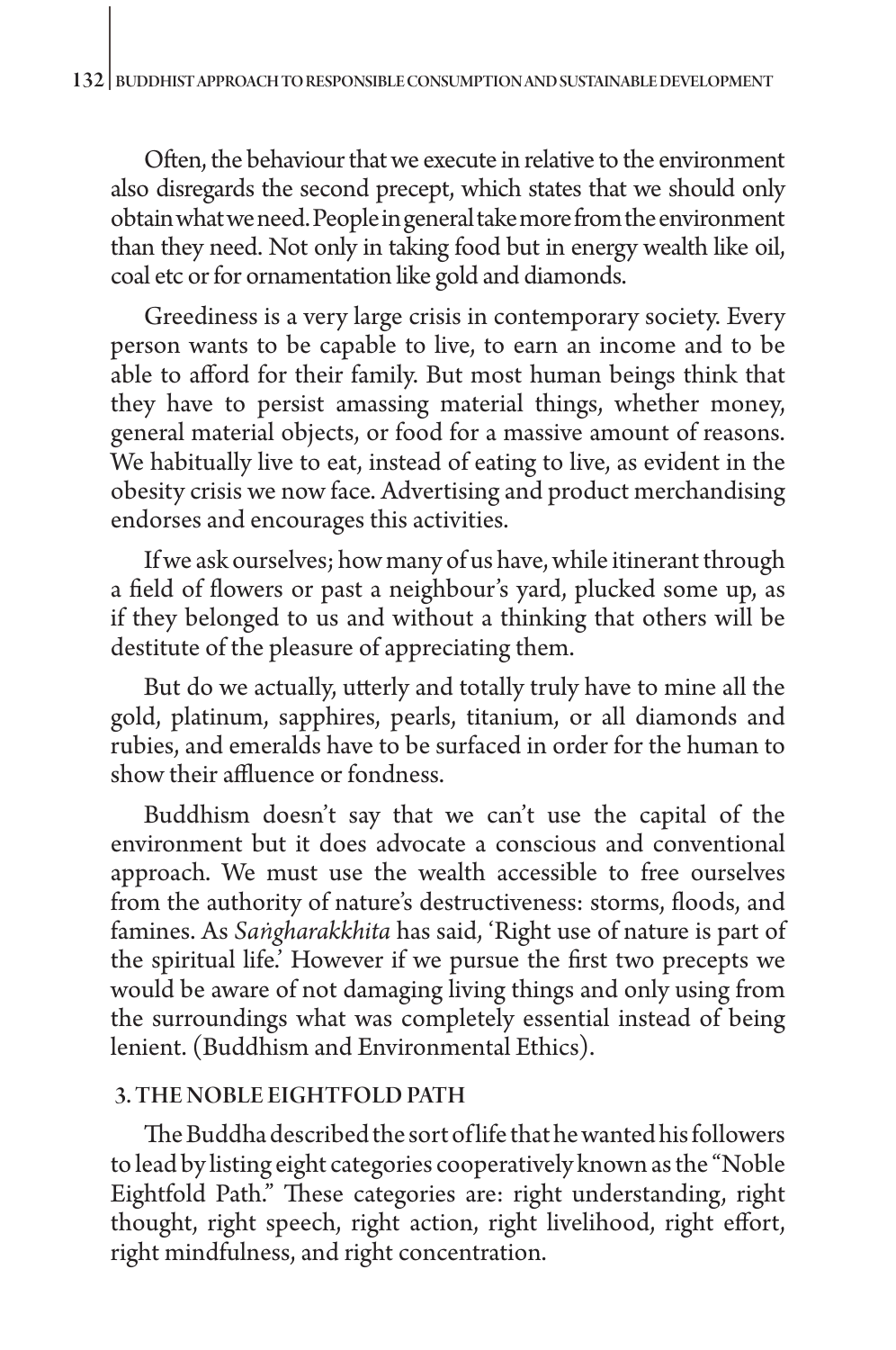The first two endorse astuteness in the Buddhist sense—an ability to see honestly into the nature of things. The next three are moral, and the last three aim at attentiveness—that is, the improvement of meditative skilfulness. The Eightfold Path is also called the Middle Way, because it is intended to give confidence a life of moderation.

By just looking at the feature of right livelihood we can see that some professions are measured improper or 'not right'. These professions usually rotate around the trade of flesh, chemicals, and weapons, all or which contribute to the corrosion of our living or natural environment. (Buddhism and Environmental Ethics).

#### 4. KAMMA AND REINCARNATION

As Buddhist considers in the cycle of rebirth they have a superior relationship to other beings than people from other religions. The concept of *kamma* and reincarnation make Buddhist conscious that a living creature may have been somebody they cared for in a previous life and are therefore reverential of all living creatures. While they don't consider they will be penalized by a God for their misconducts. They do trust that they will be penalizing by *kamma* in the next life. Therefore any work in this life which results in the damaging of another living thing will be punished in the next life. (Buddhism and Environmental Ethics).

#### 5. DEFINITION OF GREEN BUDDHISM

In this global, trans-religious trend, Buddhist philosophy appears predominantly acquiescent to environmental ethics. Many remarkable Buddhist leaders articulate ecological concerns with decent accountability and a centre idea that can be translated from Sanskrit as "inter-dependent arising." This notion is an elemental in Buddhist philosophy. Collective crosswise all schools of Buddhism, it states that phenomena come up jointly in a reciprocally interreliant network of cause and effect. This concept underlies Buddhist thinking about mutual relationships of cause and effect, and the vital interdependence of all life. Apparently it pre-disposes some Buddhists to recognizing the importance of ecological restraint, or non-harming. It has had a great influence on '[Deep ecology](http://www.scu.edu/ethics/practicing/focusareas/environmental_ethics/lesson7.html)'. Green Buddhism presents a representation of holism, *eco-kamma* and co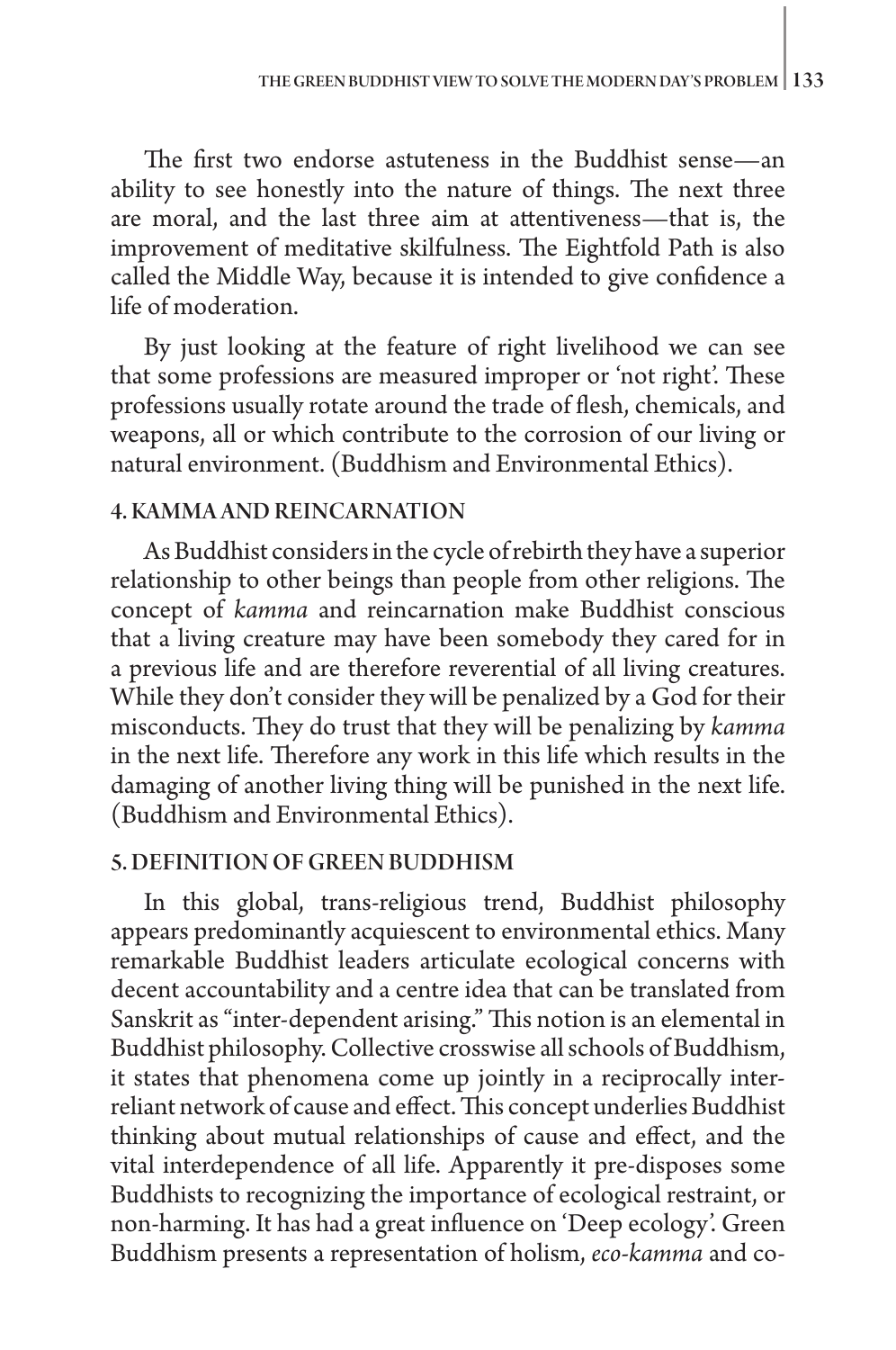dependent arising that provides a different to the disintegration of the replica of western free enterprise that is based on uniqueness, eco-exploitation, homo-centrism, dualism and linear causality (Sherwood, 2004).

*Buddhadhamma* is not only a way of eventual emancipation. It is also a way to create agreement between ordinary human people and any beings pervading the surroundings. All life is interconnected and inter-reliant. Environment, or we could say our natural surroundings, is alive and at least partially cognizant. It neither is holy and ideal nor sin and to be occupied. The deep reality of nature is not dividing from our fully liberal nature (Buddha-nature). (Sherwood, 2004).

## 6. APPLIED BUDDHISM

Buddhism which is based on Buddha's living and wisdom obtainable in the *Pali* text represents two aspects, i.e., 'Theoretical' and 'Applied', and shines like only dazzling star in the holy firmament. But in the circumstance of the current thought it has been brighter owing to its applied and practical aspect for the betterment of humankind. Applied Buddhism is not anything but the appliance of Buddha's utterances as collected in the *Pali* literature for the wellbeing of the human being. Therefore the application of the *Pali* literature from the perspectives of applied or practical Buddhism may be viewed as the new prospect of acquaintance which has unveiled recent unparalleled developments in bio–medical, scientific and technological researches (Barua, D.K, 2005, pp. 1-12).

"Applied Buddhism" is the appliance of Buddhist tradition in our everyday life. It is a wide umbrella, beneath which all the necessary aspects of life such as corporal, cerebral, communal and religious comfort as well as truth-seeking, bioethical, economic and contemporary scientific aspects could be included. This includes the Buddhist ideas proficient by the three main schools of Buddhist belief in recent age, i.e. the *Theravāda*, *Mahāyāna* and *Tantrayāna* customs (Barua A, Barua D and Basilio, 2009, pp. 4-7).

# 7. GREEN BUDDHISM AND ITS RELATION WITH APPLIED BUDDHISM

At the very setting up the well-known term 'Buddhism' should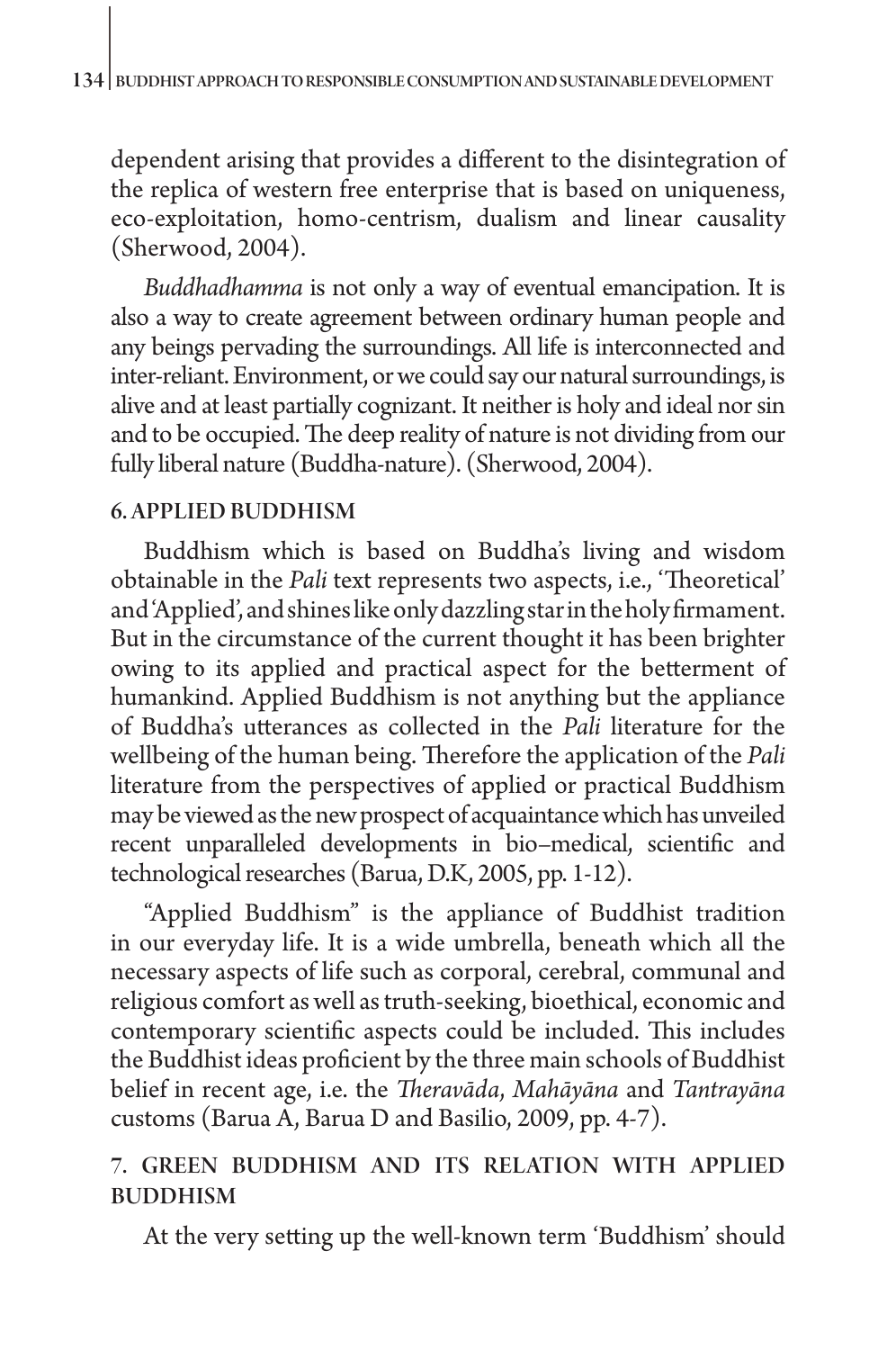be clarified. 'Buddhism', as such, signifies the 'ism' that is based on Buddha's life and teachings or that is anxious with the gospel of Buddha as recorded in the literature available in *Pali*, *Sanskrit*, *Buddhist Sanskrit* and *Prākṛt*, wherein has been described a very obscure, compound, erudite and towering philosophy of life or that preserves a kind of rites and rituals founded on the tenets of Buddha and the way of life preached by him (Guruge. 1978, pp.76-77).

The word 'Applied', though it appears to be inquisitive at the first case in point in relation to 'Buddhism' is not quite unfortunate since with the rapidly developing educational, financial, political and social environment during the second half of the twentieth century and at the origination of the twenty-first century human life has totally been changed. Under these conditions, the Buddhist scholars of all over the world are being compelled to reinterpret Buddhism, without delimiting its mandatory monastic and scriptural implication, in the light of the recent researches in the disciplines of stem cell and cloning, ecology, and environment, peace and non-violence, human rights and moral values, welfare economics and the like. Hence Buddhism with its pristine purity is to be searched out and interpreted, though not easily in some cases, with references to all such modern topics in sacred sayings of Buddha according to needs of the present day. These new interpretations of as well as searches in Buddha's gospel may simply be termed as Applied Buddhism', i.e. the applications of Buddhism in the modern way of life or the practical aspects of Buddhism. Ever since there are subjects like Applied Physics, Applied Chemistry and Applied Mathematics in relation respectively to (pure) Physics, Chemistry and Mathematics, by using the term 'Applied Buddhism' as some Buddhist scholars have already used the terms 'Engaged Buddhism'. 'Green Buddhism' to signify one or more modern aspects of Buddhism which, on several occasions, has been defined as 'a way of life' that may transform retaining the higher qualities or essence of life due to the changed circumstances, places and time (Barua, D.K, 2005, pp. 1-12).

#### 8. BUDDHISM AND ENVIRONMENT PROTECTION

Buddhism is a religion that places great importance on ecological protection. The Buddha told us in the *suttas* and precepts that we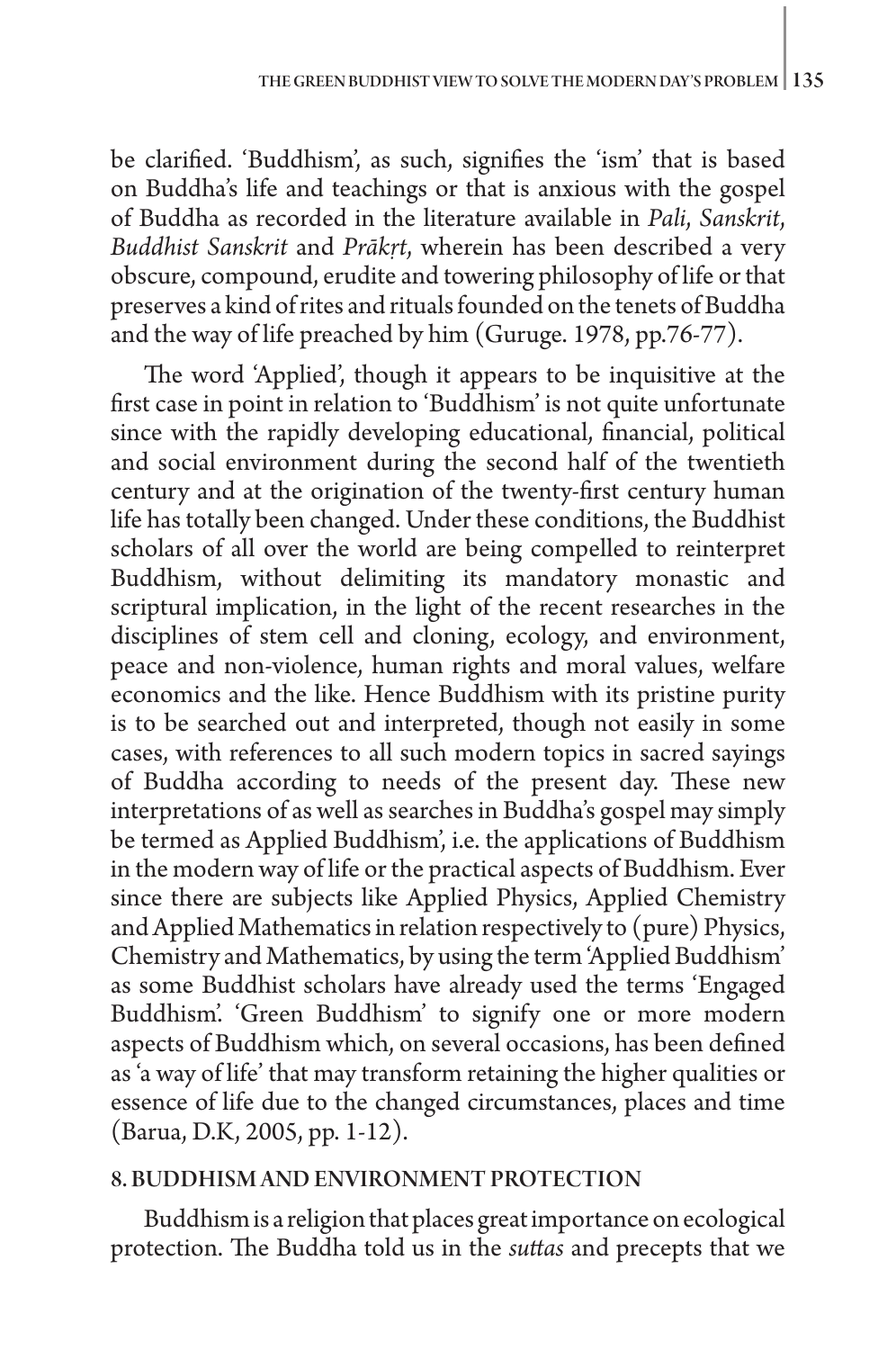should take affectionate care of animals, and that we should not damage the grass and trees, but consider them as the home where sentient beings lead their lives

Regrettably, the flattering improvement and the too much use of chemicals in the world have led to the speedy consumption of natural assets, the speedy corrosion of the natural environment, and the extermination of a variety of species. The combined result speeds the earth towards doomsday.

In the modern world, everybody knows that we should protect our living environment, reduce the amount of garbage we produce, classify our refuse, and recycle as much as possible. Nevertheless, we are still consuming extensive amounts of energy resources every day, and producing incredible amounts of refuse and pollution. In the former agricultural and pastoral ages, garbage could become the fertilizer and soil, returning to nature; in contrast, the natural assets consumed by the modern industrial and commercial sector are non-renewable. Contemporary civilization produces a huge amount of pollution, and this act is as horrible as generating an incredible quantity of cancer cells in the body of Nature.

The extravagant expenditure of natural resources and obliteration of ecosystem are caused by humankind's psychological craving for convenience and wealth. If we can practice the Buddha's teaching of "leading a contented life with few desires" and "being satisfied and therefore always happy", and if we are willing to use our astuteness to deal with problems and engage diligently in industrious work, then, without having to contend with one another or fight with nature, we can lead very happy lives. Therefore, we should follow these sentences to encourage one another: Our needs are little; our wants are great. Pursue only what we really need; what we want is unimportant.

If, for the sake of fulfilling our requirements, humankind consumes natural resources and devastates the green ecological environment, then we continually borrow to pay off what we already owe. By borrowing to cover old debts, one's debts will grow increasingly heavy; by cutting out one's flesh to mollify one's hunger, one is slowly committing suicide.

The environmental protection movement should be all-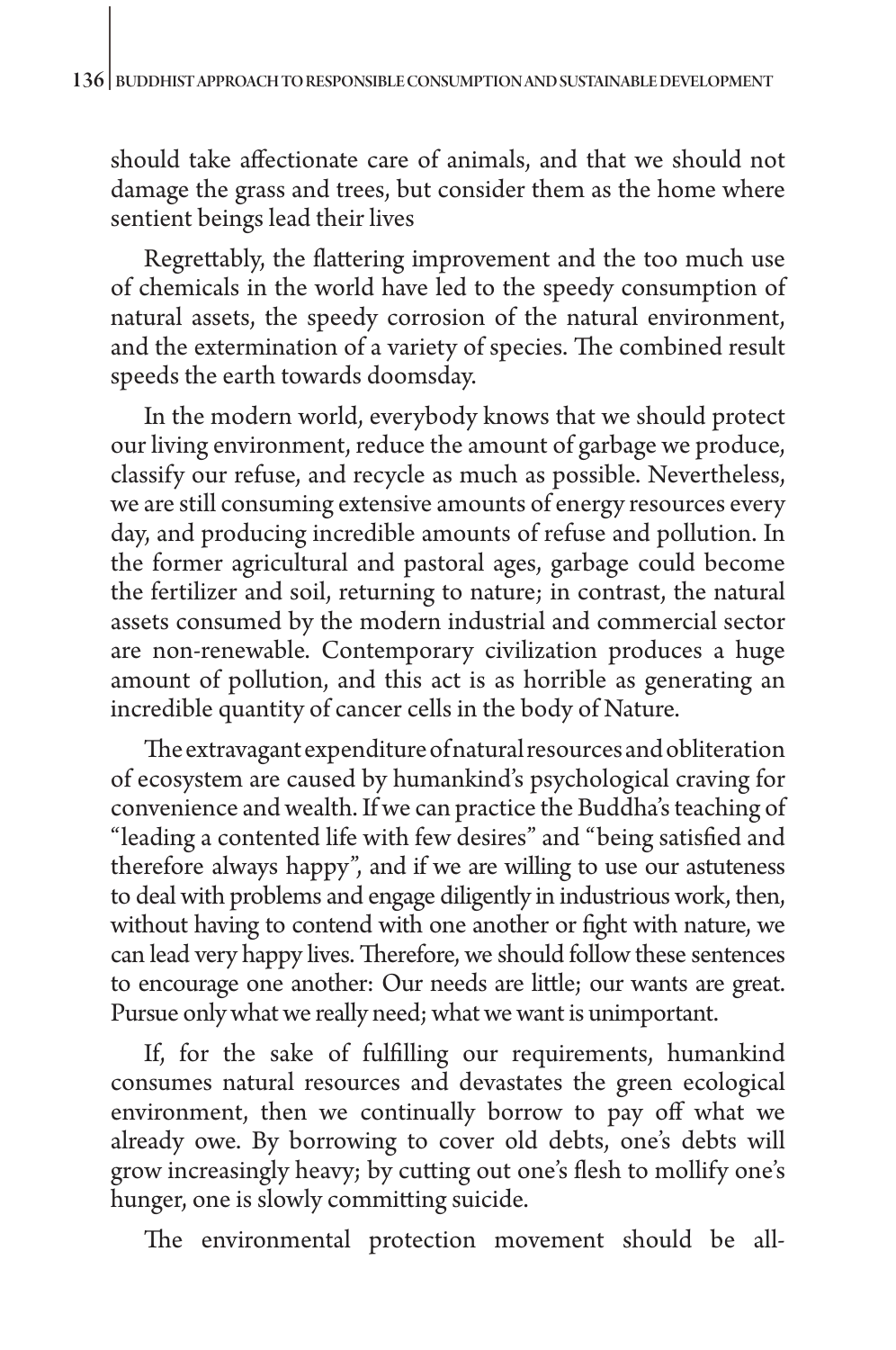encompassing. In addition to cherishing natural resources, protecting the ecological environment, and way of life choices such as plummeting the amount of garbage, recycling, living a pure, simple, and, thrifty life, and minimizing the pollution we produce, we should further learn to value lives and others, always reminding ourselves of this thought: apart from ourselves, there are innumerable other people; apart from our one generation, there are our innumerable genealogy in future generations.

For that reason, we should promote four major principles of environmental protection:

- i. The cherishing of natural resources and the protection of the ecological environment;
- ii. Maintaining cleanliness in family life and using daily necessities simply and frugally;
- iii. Improving interpersonal politeness and social etiquette; and,
- iv. Instead of considering everything from the standpoint of one person, one race, one time-period, and one place, we should consider it from the standpoint that all humankind of all time and space should be protected in their existence, possess the right to live, and feel the dignity of life.

In short, the above-mentioned four kinds of environmentalism can be restated as natural environmentalism, lifestyle environmentalism, social etiquette environmentalism, and spiritual environmentalism. The environmental tasks of general people are mainly limited to the material aspects, namely, the first and second items. The environmental tasks we carry out have to go deeper from the material level to the spiritual level of society and thinking. Environmental protection necessity is combined with our particular religious beliefs and philosophical thinking into a serious mission, so that environmentalism will not become mere slogans. So, strictly speaking, the distillation of humankind's mind and heart is more important than the purification of the environment. If our mind is free from evil intentions and is not polluted by the surroundings, our living environment will also not be spoilt and polluted by us. However, for ordinary people, it is advisable to set out by cultivating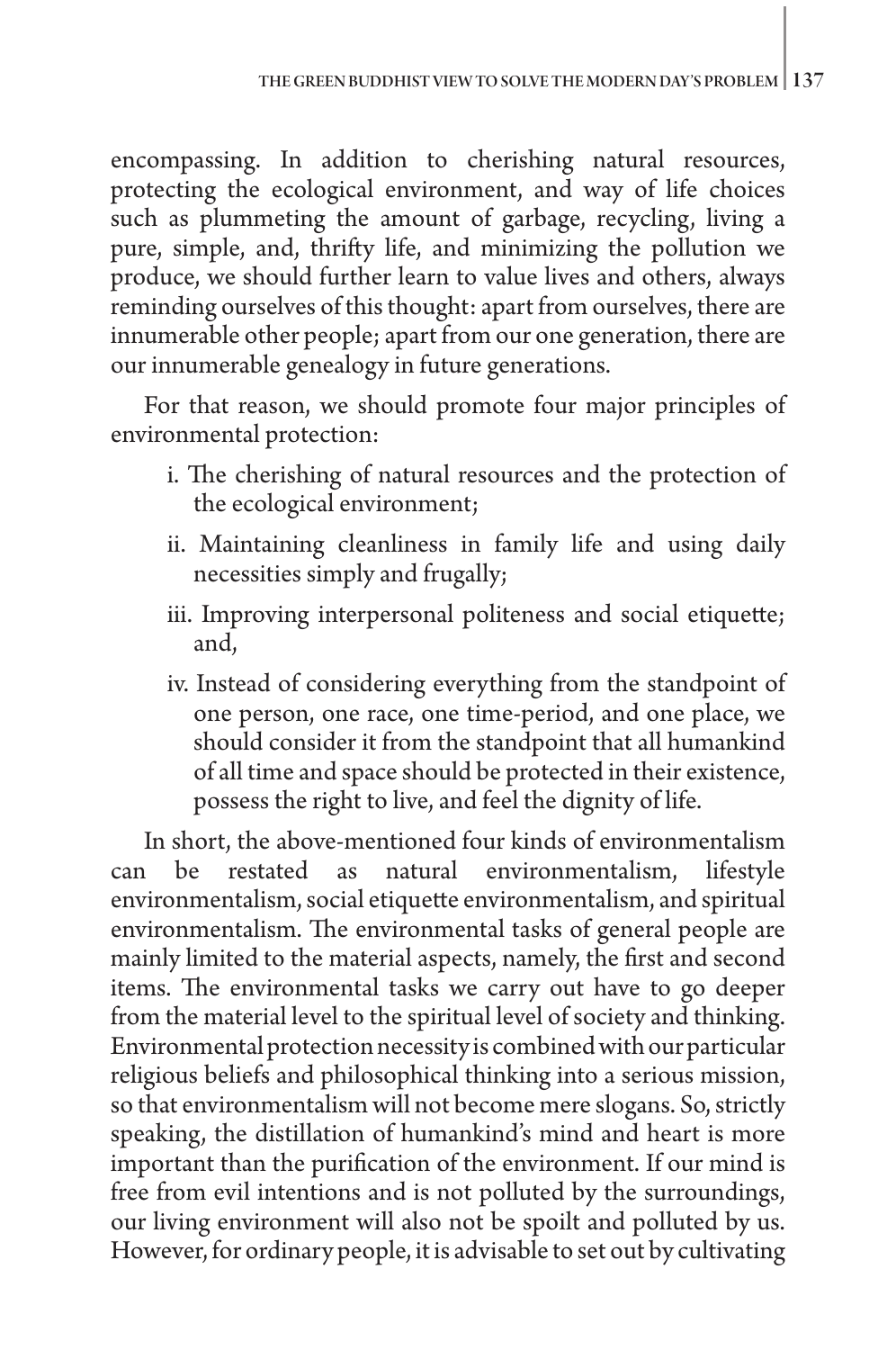the habit of protecting the material environment, and go deeper step by step until at last they can cultivate environmentalism on the spiritual level (Singh, 2019).

# 9. PRINCIPLE CAUSES AND SOLUTIONS OF ENVIRONMENTAL POLLUTION

Significant expression would also reveal that the material benefits of exploiting the environment accumulate mainly to small commercial and financial elite: the corporate executives and stockholders that run the corporations, and the bankers and financiers who finance their enterprises. The great majority of people are treated as dispensable, mere consumers whose role is to buy the products turned out by the production plants, or labourers to be paid as little as possible, deprived of work benefits, and discarded when opportunities open up elsewhere. A Buddhist social order would be one in which all people recognize their interdependence and the need for each to care for all. But corporate capitalism has created a brutal individualism where each is devoted exclusively to their private interests or the benefit of their tiny clique.

The consumption of these fuels releases vast amounts of greenhouse gases into the atmosphere and water, causing global warming. A hotter climate is already triggering freakish weather events as well as prolonged droughts, heat waves, more severe storms, and rising sea levels. Such a climate will reduce the yield of crops, thus creating food shortages, driving up food prices, and causing hunger and even starvation for people around the world, particularly in the underdeveloped world. Hunger and destructive weather patterns will precipitate social chaos, destabilizing states and leading to mass migrations and regional wars.

The other toxic substances released by the burning of fossil fuels and overuse of synthetic chemicals are causing a multitude of illnesses on a scale we never witnessed in the past. Cancers, blood poisoning, asthma and other lung conditions, and autism are devastating people all around the world, especially those living close to power plants, chemical dumps, coal mines, and gas fields. The exploitation of the natural environment turns beautiful forests, fields, rivers, and lakes into industrial nightmares, dead zones full of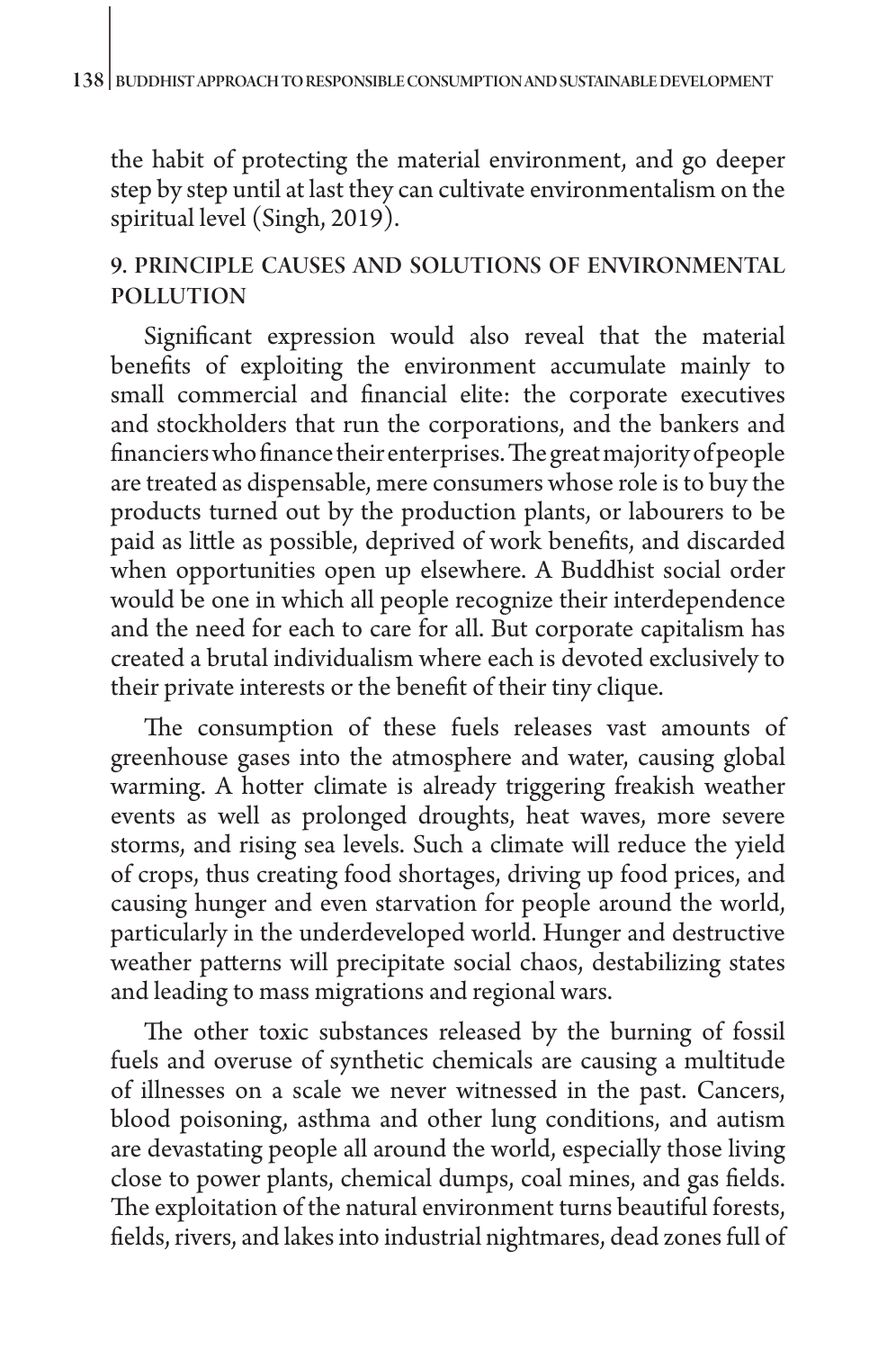machines and extraction plants. They dispel toxic waste into the air and water, harming people around the world as well as other species, also causing the extinction of countless species. It may be true that we all enjoy the benefits that an abundance of carbon-based energy makes available, but at present we have at our disposal methods of generating clean energy that will not make the extreme demands on the natural environment that fossil fuels make. It would be in accord with wisdom to turn rapidly away from fossil fuels toward clean energy.

This type of principled indication is assisted by two intrinsic worth strongly emphasized in Buddhist contemplation: mindfulness and comprehensible intellectual capacity i.e. *sati-sampajañña*  (Sumedho, 2005). Mindfulness enables us to concentrate closely to the workings of our own minds, thus giving us insight into our motives. Clear comprehension extends our reflection beyond our immediate experience, providing insight into the long-term consequences of our actions both for ourselves and others. Since the ultimate aim of Buddhism is the eradication of ravenousness, detestation, and mirage, we can use this ideal as a gauge for evaluating our motives and actions relative to the environment. We would then see that many of the policies and practices that underlie the corporate exploitation of the natural world are driven by short-sighted ravenousness. Applying Buddhist principles to this situation, through caution—or "enlightened self-interest" we should stay away from exploitation of the environment because such activity is harmful to ourselves. Out of loving-kindness and compassion i.e. *mettā and karuṇā* (O'Brien), we avoid actions that conduce to harm and suffering for others.

At an even deeper level, such activities are rooted in the delusion that acquiring control over the environment and converting its natural opulence into commercial commodities will somehow confer on us deep satisfaction and freedom from suffering. In the light of wisdom, however, we would recognize that technological mastery, however powerful, does not bring us the advantages we aspire to. To the contrary, it endangers human beings and other species around the world and also undermines the prospects for a safe world viable for future generations.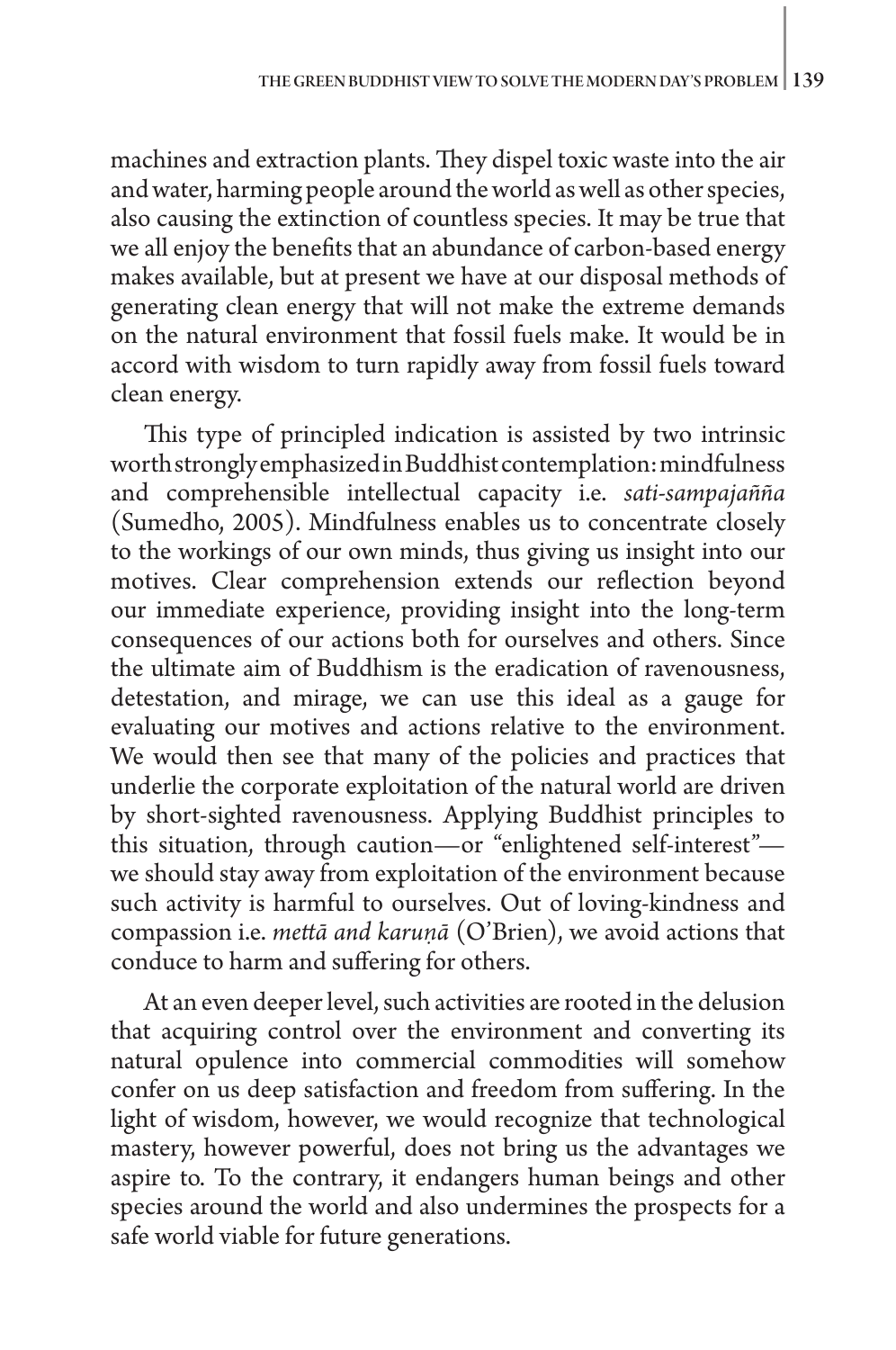In several of the guiding principle the Buddha laid down for the monks we can detect the seeds of an environmental ethics. From the point of view of corporate culture, this seems the height of folly; for the corporate world sees profusion of material goods, quick expenditure, and hedonism as the key to happiness. Buddhism sees happiness to follow from the restraint of craving and inner cultivation.

According to Buddhism, the environment has become so much polluted because of extreme hallucination, greed and hatred of humans. During the Second World War atomic bombs were dropped in Hiroshima and Nagasaki. Killing thousands and thousands of people this bombing destroyed the whole environment not only of Japan but also of the whole world. When these bombs were tested in Mexican deserts the atmosphere experienced pollution of nuclear hazards as at that time of bombing the whole of Japan and neighbouring countries experienced about the dangerous effects of nuclear hazards causing unimaginable sufferings to the human and all living beings. Very recently nuclear power plant disaster has caused ruthless effects in environment. Ultimately in some ways or other this will affect on the species of the world and ecological balance will be lost.

Environment crisis is manmade crisis. So man's mind must be free from pollution. As a result the earth has become sick. If a person is sick he is to be given proper treatment to be free from his sickness. As such environment and ecology are to be given proper treatment to be free from pollution. What are those treatments? The very first treatment is make men free from mind pollution. According to Buddhism because of unawareness everything arises out of ignorance or delusion or *moha*. If anybody is to be freed from ignorance he must have spiritual development through meditation. (Barua, B. P).

# 10. BUDDHISM'S CONTRIBUTION TO SOLVE THE 'GLOBAL WARMING' PROBLEM

Buddhism has design ethic regarding environmental protection in order to protect our lives and individual contentment. Everyone has to tradition the beyond measure empathy toward all sentient beings, protect and love them as our only child.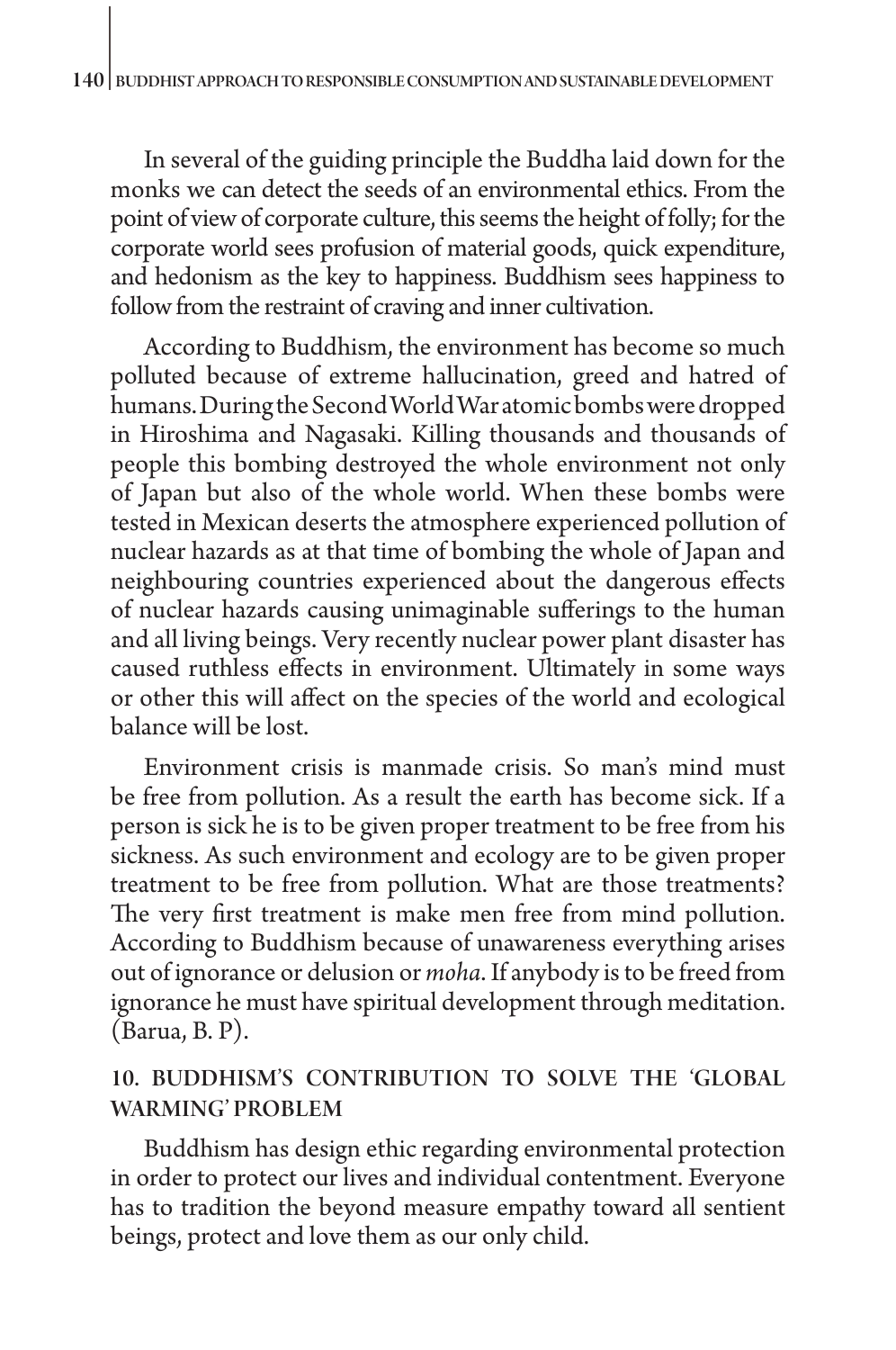The Buddha preached the arising situation as a reality which means it applied to everything, anyone, anywhere, any religion has to follow this tenet in order to increase joy and happiness.

According the fourteenth Dalai Lama, in his preaching about kindness and human being, human beings living on earth have duty to build up happy lives. Then, happiness will come.

Humans are self-possessed of psychological and physical body. There is no dilemma of growing physical body. However, our psyche records all issues, even from the unimportant to the vital issues.

The eventual pleasure is to nurture our empathy so we can endow with gladness to others while we also fully enjoy the happiness. Growing empathy naturally enhances our state of mind in peace. The calm state of mind has the aptitude to deal with complicatedness in life.

For that reason, when we thwart with any problems, it is an atypical occasion to enhance developing our won mentality. Our kindness can be shown through our love. Love is very essential to human survival, and it is an interrelationship of humans in any epoch of life.

On the other hand, not only the human interrelationship, even insects, or any beings such as bacteria have to depend on each other to exist. The existences on earth such as oceans, forests, flowers, leaves are inter-dependently constructed, if not they will be ruined.

Our compassion cannot be increase in one day; we should keep in mind that we always store our "ego" in our mind. Our compassion can only be exposed when our ego is not raised.

Next, we must give up our detestation. It covers our sensible part of our brain. It allows destroying and regretful behaviour. When annoyance arises, we become out of control. Dealing with these circumstances, we have to be patiently sociable and flexible, and that is measured compassion. When countering with unnecessary situations, at first, we have to be cool, being true and without any thoughts of getting even in order to succeed, we have to view the opponent person as our brilliant teacher who is giving us a few stiff tests in our lives. This allows us to practice of being broad-minded by our kindness.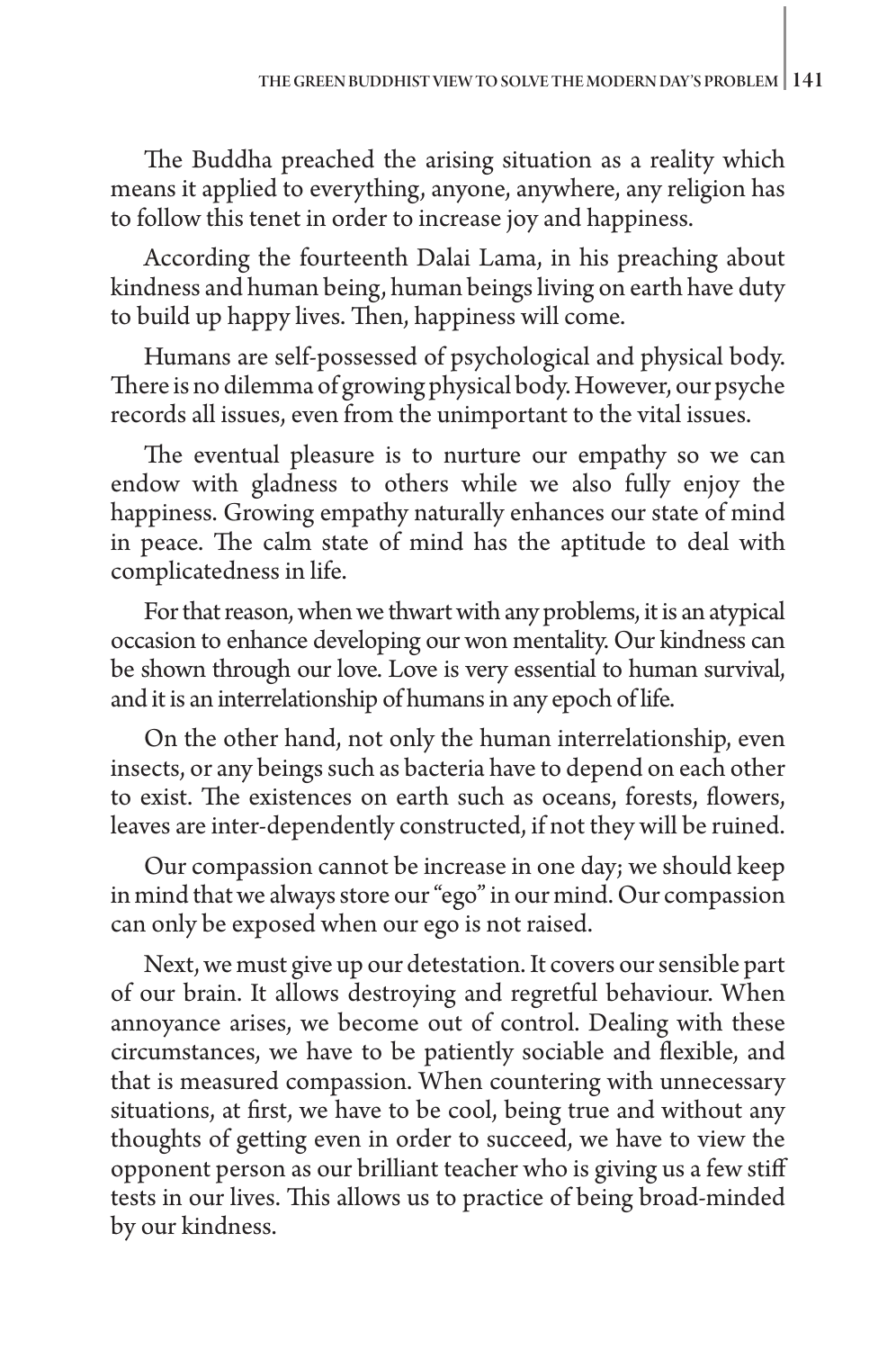According to the Buddha's teachings, there is no grounds to divide us from each other, even we have diverse religion or nationality, we all co-integrate in the earth, and each one of us is a small universe. Our kindness spreads all over. It's just like a tree that is living in a healthy land being bloom.

In close, on the matter of nurturing our environment and preventing increasing temperature of the Earth, Buddhism shows us a view of inter-dependent conditions. This means there is an interrelation between human beings, and between human and the environment. The co-existence of one tiling and the other, the cause and effect, and the 'Noble Eightfold Path' lead to ceasing of sufferings. In other words, being a real Buddhist is being a good citizen of the world, because we will face the same circumstances as other beings. Therefore, humans have to search for a resolution of reducing population. (Bao and Tieng, 2009) .

## 11. BUDDHIST VIEW ON 'GREEN ENVIRONMENT'

The abolition of the three basic evils - gluttony - is vital in Buddhism. For continued existence, man must live in and use the natural world. To guarantee a productive long term co-existence with nature, man complicated relationships of nature and utilize restraint. An over utilization of nature will otherwise lead to suffering.

Man must thus discover a way of livelihood in symbiosis indicated in the *Sigālovada Sutta*, a householder wealth, as a bee collects pollen from the flowers. The bee does neither adversely change the beauty of the flower, nor worsen its fragrance, while collecting the pollen which it turns into sweet honey.

In other words, man has to be taught to gratify his greed - he must learn to live in a harmonious symbiosis with environment. (Buddhist view on Environment, 2010).

## 12. ATTITUDE TOWARDS POLLUTION

Pollution may take a lot of forms. The physical pollution in forms of chemicals, pesticides, waste dumps and open sores in environment have taken on such proportions, which were to no avail of during the time of the Buddha. Nevertheless, there is enough evidence in the *Pali* Canon to give us an insight into the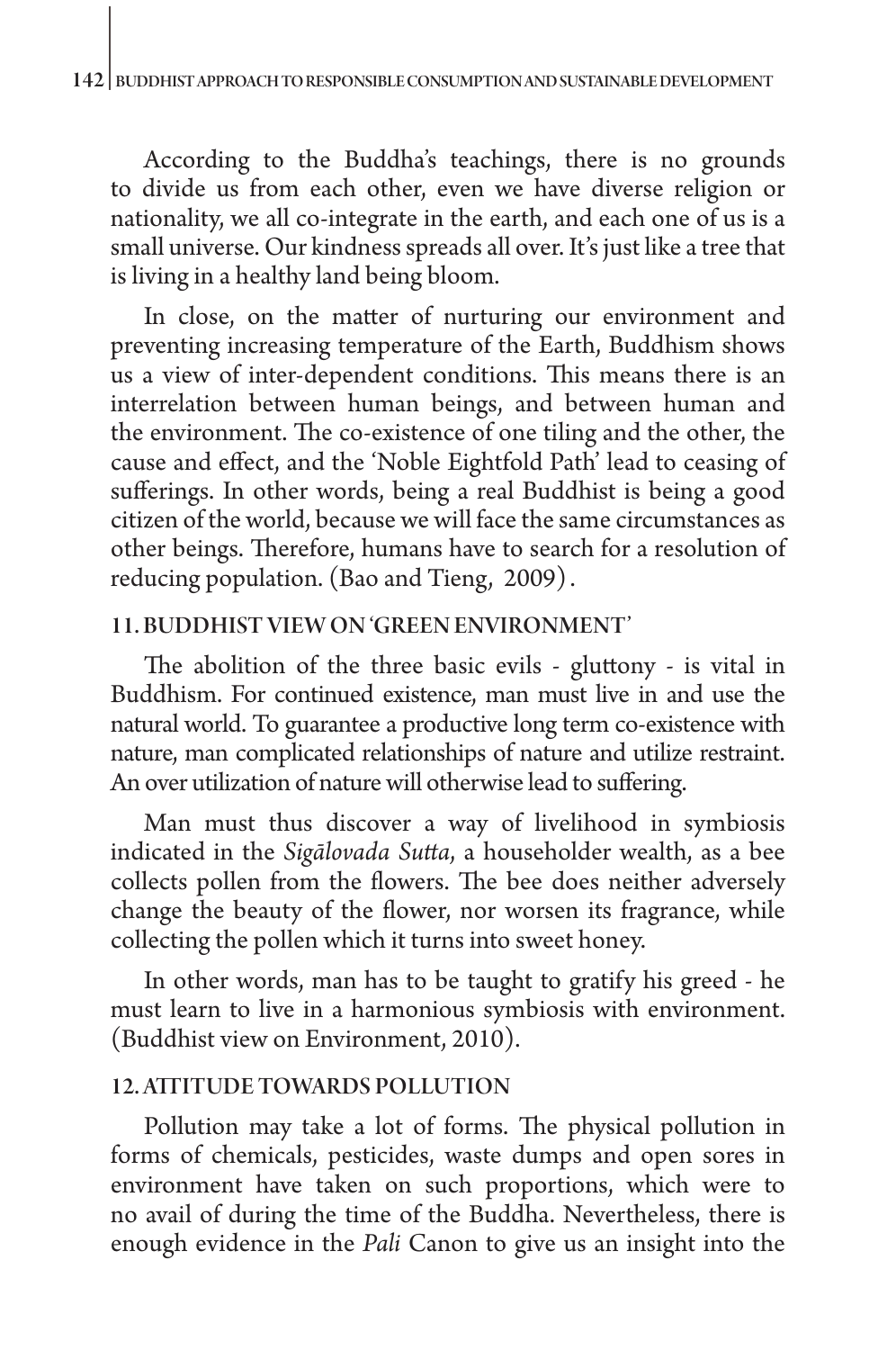Buddhist outlook towards the pollution problem. Several *Vinaya* rules disallow monks from polluting in various respects.

Noise is too one of the nuisances of recent society. In Buddhism silence is regarded as serene and noble, as it is favourable to the spiritual progress of those who are pure at heart. Silence invigorates those who are pure at heart and raises their effectiveness for meditation. And on the divergent, silence overawes those who are impure with shameful impulses of ravenousness, abhorrence and hallucination. The Buddha and his disciples revelled in the silent solitary natural habitats tangential by human activity. Buddhism is aware about; the evil of pollution in it's a variety of forms. (Buddhist view on Environment. 2010).

# 13. EFFECTS OF THE GREEN BUDDHIST TEACHINGS ON THE ENVIRONMENT

The five Buddhist teachings of *mettā*, *kamma*, *anatta and aniccā* have a blow on the atmosphere.

*Mettā* teaches Buddhists to increase love and compassion around the world. This means that this love and compassion should also be extensive towards the environment. Therefore Buddhists will try to help to keep the environment in good physical shape, i.e. unpolluted and safe. (The Effect of the Buddhist Teachings on the Environment)

The law of *kamma* states that deeds have penalty. This means that if a Buddhist treats the environment roughly, then they will achieve negative *kamma*. If they maintain to treat the environment in this way then they will gather a lot of negative *kamma*. This may cause them to enter a lower sphere on the cycle of *saṁsāra*, once they are reborn. Therefore the teaching of karma prevents Buddhists from harming the environment.

*Anatta* is also one of the three marks of survival. It teaches Buddhists that there is no eternal self identity. Nothing about you stays the same. This means that if someone else harms the environment, their actions will ultimately affect you.

*Aniccā* is one of the three marks of survival. It states that everything is changing. Nothing lasts eternally, i.e. the world is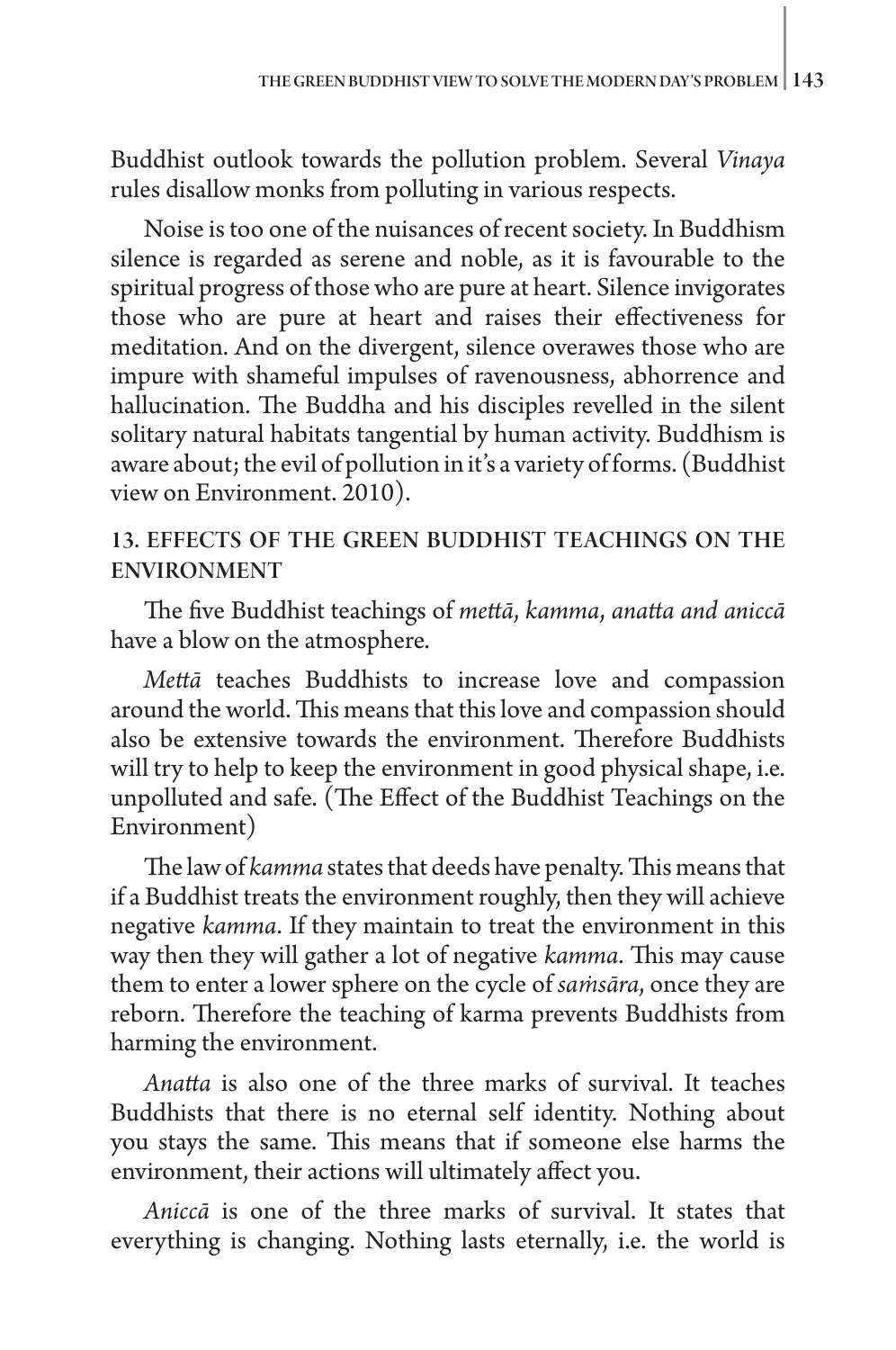transient. This means that the environment is constantly changing and will never last forever. Ultimately it will be destroyed. (The Effect of the Buddhist Teachings on the Environment)

# 14. CONCLUSION

The environment has become a prominent issue times. Though environmental issues were not as major in Buddha's time as they have become today, Buddhism has an understandable ethic when it comes to the environment. Living in harmony with the environment is a key part of Buddhism. It has clear that by harming environment we are in fact harming ourselves. There are lots of examples to demonstrate this in the current medium like global warming, acid rain, the greenhouse effect, the ozone hole, radioactive contamination, to name but a few. The world we live in is moneyorientated and profit driven. We approach the environment from the point of view of resource management. The commercialisation of our society means that enormous amounts of toxic substances are pumped into our skies, rivers, and oceans, and spread across the land where they become someone else's trouble. We view the green environment as ours to use, or abuse, and separate ourselves from it in a dominant way.

The Buddhist position, on the other hand, emphasises a harmonious communication between us and nature, neither passive nor attempting to rule, and quite naturally leads Buddhists to consider the possibility of vegetarianism. (Buddhism and Environmental Ethics)

In conclusion I will say that five precepts or *paññssila* Buddhist knowledge all have a helpful effect on the environment. They help to prevent the world from harming the environment and therefore, making it both better and safer for us, humans, to live in. (The Effect of the Buddhist Teachings on the Environment)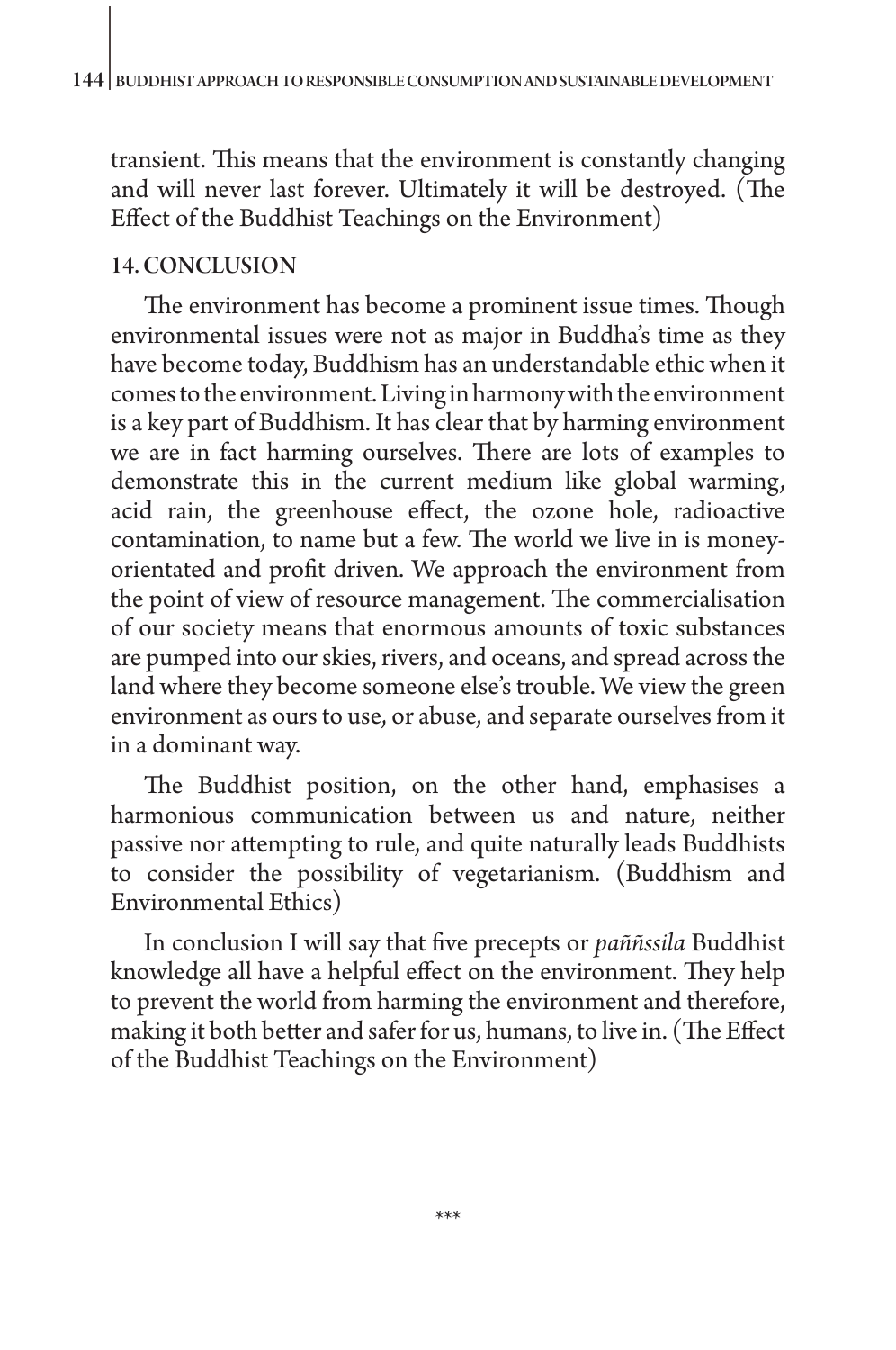# References

- Bao, T. D and Tieng, M. T. 2009. *Buddhism and the Global Warming Problem*. Available at: http://blag.biz.
- Barua, Ankur. Barua Dipak Kumar and Basilio, M.A. (2009). Applied Buddhism: Phenomenal and Mental Cultivation. Hong Kong. *Bodhi Journal*. Vol.14. Available at: [http://](http://introductiontoappliedbuddhism.blogspot.in) [introductiontoappliedbuddhism.blogspot.in](http://introductiontoappliedbuddhism.blogspot.in).
- Barua, B. Buddhist Approach to Overcome Environmental Crisis. Available at: http://www.chinabuddhismencyclopedia.com/ en/index.php?title=Buddhist\_Approach\_to\_Overcome\_ Environmental Crisis by Dr. Bikiran Prasad Barua.
- Barua, D K. (2005). Applied Buddhism for The Modern Way of Life. Applied Buddhism: Studies in the Gospel of Buddha from Modern Perspectives. Banaras. Available at: [http://articles.](http://articles.palipathsansthamumbai.com) [palipathsansthamumbai.com.](http://articles.palipathsansthamumbai.com)
- Buddhism and Environmental Ethics. Available at: http:// *bankstowntafehsc.swsi.wikispaces.net*
- Buddhist view on Environment. 2010. Available at: http://blag.biz.
- The Effect of the Buddhist Teachings on the Environment. Available at: [http://www.123helpme.com.](http://www.123helpme.com)
- Guruge, A. (1978). W.P. Buddhism in Modern Life. The Mahā Bodhi, Vol. 86, April-May. Nos. 4-5.
- Ives C. (2013) Resources for Buddhist Environmental Ethics. Journal of Buddhist Ethics. ISSN 1076-9005 Volume 20. Available at:<http://blogs.dickinson.edu/buddhistethics/>
- Sherwood, P. (2004). "The Green Buddha: Buddhism and Sustainability". Buddhism and Australia: International Conference on Buddhism. Available at: [http://www.](http://www.buddhismandaustralia.com) [buddhismandaustralia.com.](http://www.buddhismandaustralia.com)
- Singh, A.K. Buddhist Ethics and Environmental Concerns. Available at: [http://www.chinabuddhismencyclopedia.com/en/index.](http://www.chinabuddhismencyclopedia.com/en/index.php/Buddhist_Ethics_and_Environmental_Concerns) [php/Buddhist\\_Ethics\\_and\\_Environmental\\_Concerns](http://www.chinabuddhismencyclopedia.com/en/index.php/Buddhist_Ethics_and_Environmental_Concerns).